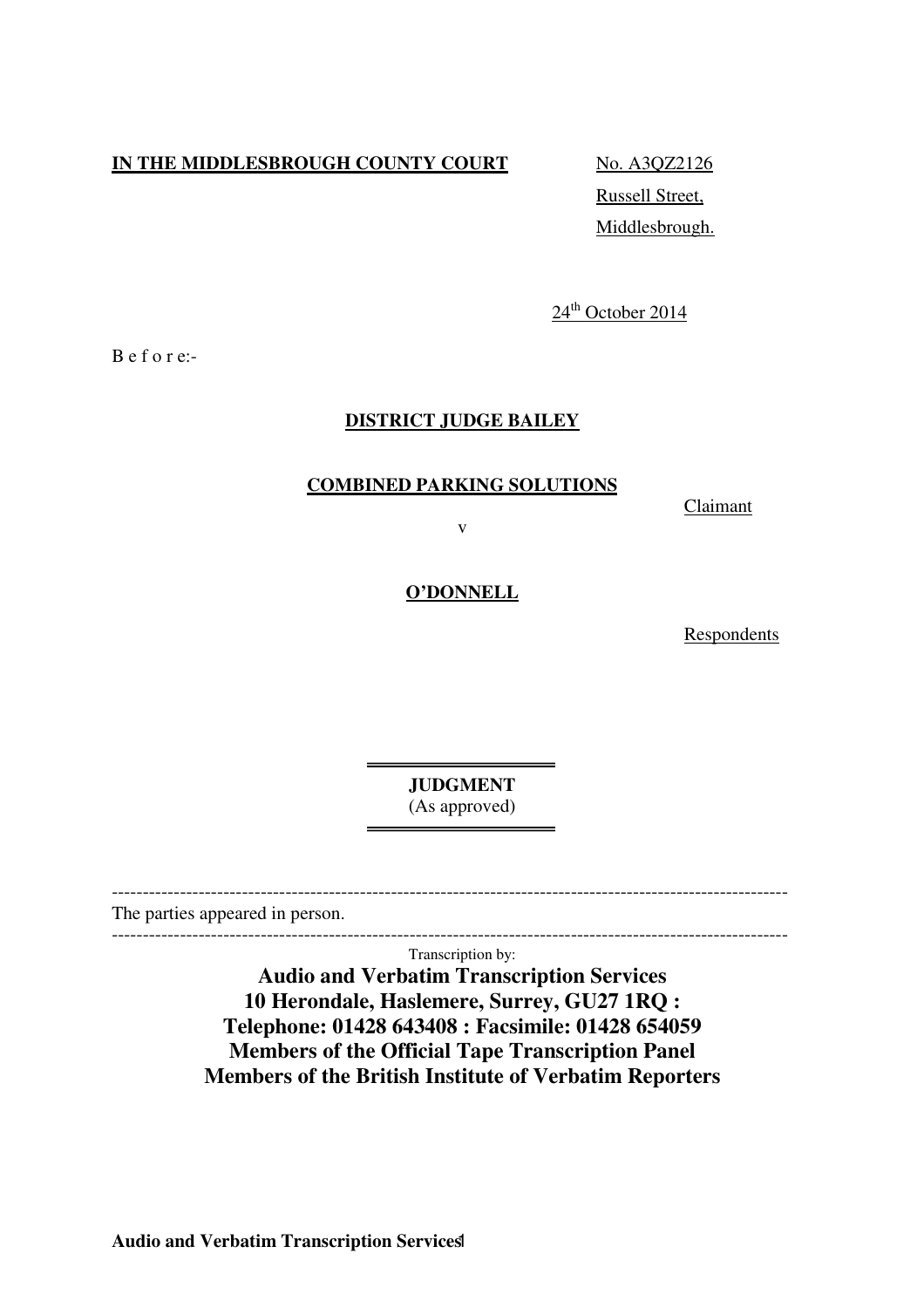## **DISTRICT JUDGE BAILEY:**

- 1. I am dealing today with a claim brought by Combined Parking Solutions against Mr. Philip O'Donnell. Both parties appear in person and Mr. O'Donnell is supported today by his daughter.
- 2. At the outset I should say that this is a civil case and therefore the burden of proof is to be determined according to that, that is, on a balance of probabilities, is it more likely than not that something has happened? We are not dealing with a criminal case where the balance is beyond all reasonable doubt.
- 3. First of all it should be noted that Mr O'Donnell has failed to comply with paragraph six of the order of District Judge Reid of the  $3<sup>rd</sup>$  June 2014 and has not filed any evidence in support of his case. Therefore, neither I, nor the claimant, knew what his case was until today. This was unhelpful as well as a breach of an order of the Court. Orders are made to be observed, not ignored. I do not accept that the wording of the order was not clear.
- 4. Having said that I have heard today from Mr. Perkins who is a director of the claimant company and from Mr O'Donnell. I found that both tried to be as helpful as possible in all of the circumstances, although, as I stated earlier, the defendant's attempted trial by ambush was somewhat unhelpful in my task today.
- 5. On the  $9<sup>th</sup>$  September 2013 somebody driving the defendant's car parked on land owned by a client of the claimant, the Sun Centre. I have sight of a licence agreement between the claimant and the Sun Centre dated 22<sup>nd</sup> September 2012. It is a car park controlled by CCTV. Parking tickets are not issued. I have had sight of a parking notice and I have also had the opportunity of looking at CCTV footage, although it is fair to say that it is not the defendant's case that the car was not parked on the land, as I understand his case to be.
- 6. In terms of the parking notice the one that is in the bundle before me is pink and white in colour, although I understand that on site the signage is red and white. The wording is as follows:

"Warning. Contractual agreement. This private land is for the parking of motor vehicles when complying with the terms below customers of Sun Centre whilst using facilities. All vehicles must be parked in their allocated bay, if applicable, and not causing an obstruction. The landowner and its agents hereby permit all persons parking in accordance with the above permission to park on this land in accordance with the above terms and conditions. The landowner and its agents also offers all members of the public who are not parking in accordance with the above terms the right to park on this land at a cost of £100 per vehicle for a 24 hour period. This will be reduced to £60 if full payment is received by CPS within 14 days of issue. A parking charge notice will be issued with instructions on how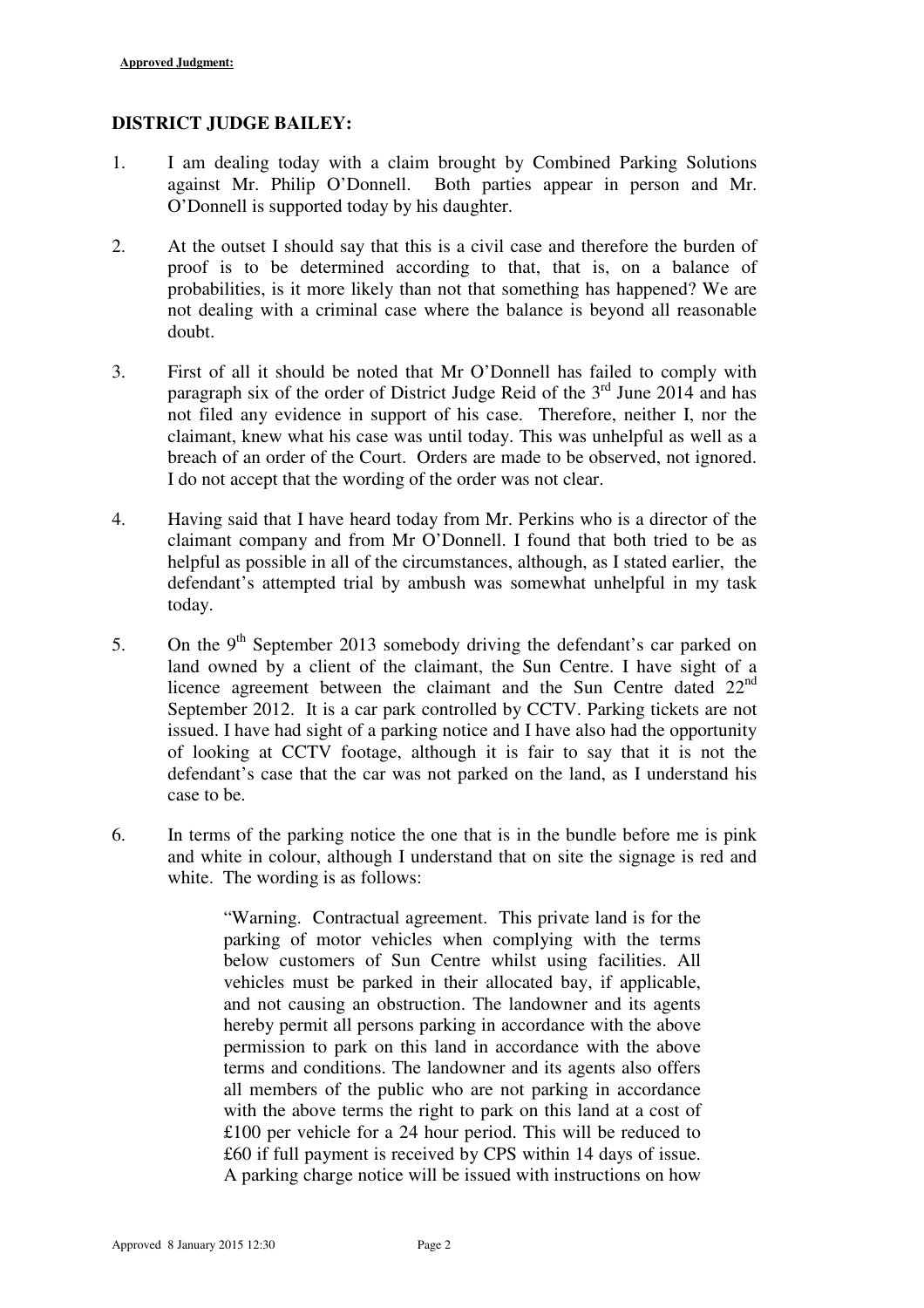to pay this amount. One charge per vehicle per 24 hour period can be issued. To cover additional administration costs this charge will increase by £50 per charge and Court collection costs if the charge remains unpaid and debt recovery or legal action has commenced to recover the unpaid charge. Charges are in operation 24 hours a day, seven days a week. Registered keeper details will be requested from the DVLA if the charge remains unpaid after 28 days. Do not park or leave your vehicle here unless you understand and agree to all of the above terms and conditions."

- 7. Were the signs seen? I do not think that it was part of the defendant's case that the signs were not seen by the driver. I think it is worth mentioning, for the avoidance of any doubt, I do not think anybody here today thinks that Mr. O'Donnell was the driver of the car on the day in question, but rather the claimant relies on the recently changed law following the abolition of parking charges. He refers me to Schedule 2 of the Protection of Freedoms Act 2012 which relates to the recovery of unpaid parking charges which in effect makes the registered keeper liable for charges in the event that they do not notify who was driving at the time in question.
- 8. In any event it seems clear to me that the signage would have been apparent to any reasonable driver and the test is whether someone should reasonably have seen them? In any event the CCTV footage shows that the defendant's car is clearly parked directly in front of the sign. In my view the onus is on the person parking a vehicle to ensure and check that they can validly park in an area. I find as a fact, having seen the signage itself -- and whether there were six signs or ten it matters not -- that they were clear and visible.
- 9. The second matter that I have to determine is whether the defendant was bound by the terms and conditions of the signage? Was there a binding contract? The claimant says to me there was a clear offer of parking. This was accepted by the defendant, or the person driving his car, and so in consideration the defendant had to pay £100 or £60 if paid within 14 days for the privilege. It is a matter of contract law. The claimant says it was open to the defendant to refuse their offer and park somewhere else, but they chose to park.
- 10. The defendant says to me that his daughter was a customer of the Sun Centre and that the car park was a facility of the Sun Centre and even though she did not go in there that day, she was using the facilities. I am sorry to say that I reject that argument. There was no evidence at all adduced by the defendant to confirm that his daughter was a customer of the Sun Centre. He who asserts must prove.
- 11. I do not accept the defendant's contention that that can be any reasonable interpretation of the signage. Mr. Perkins actually used the analogy of Tesco car parks being used by customers of Sainsbury's. Just because someone shopped at Tesco previously does not mean that they are a customer on that day. It is what would a reasonable person think it meant? The defendant says to me that there were plenty of other free spaces. What is the harm? Firstly, I